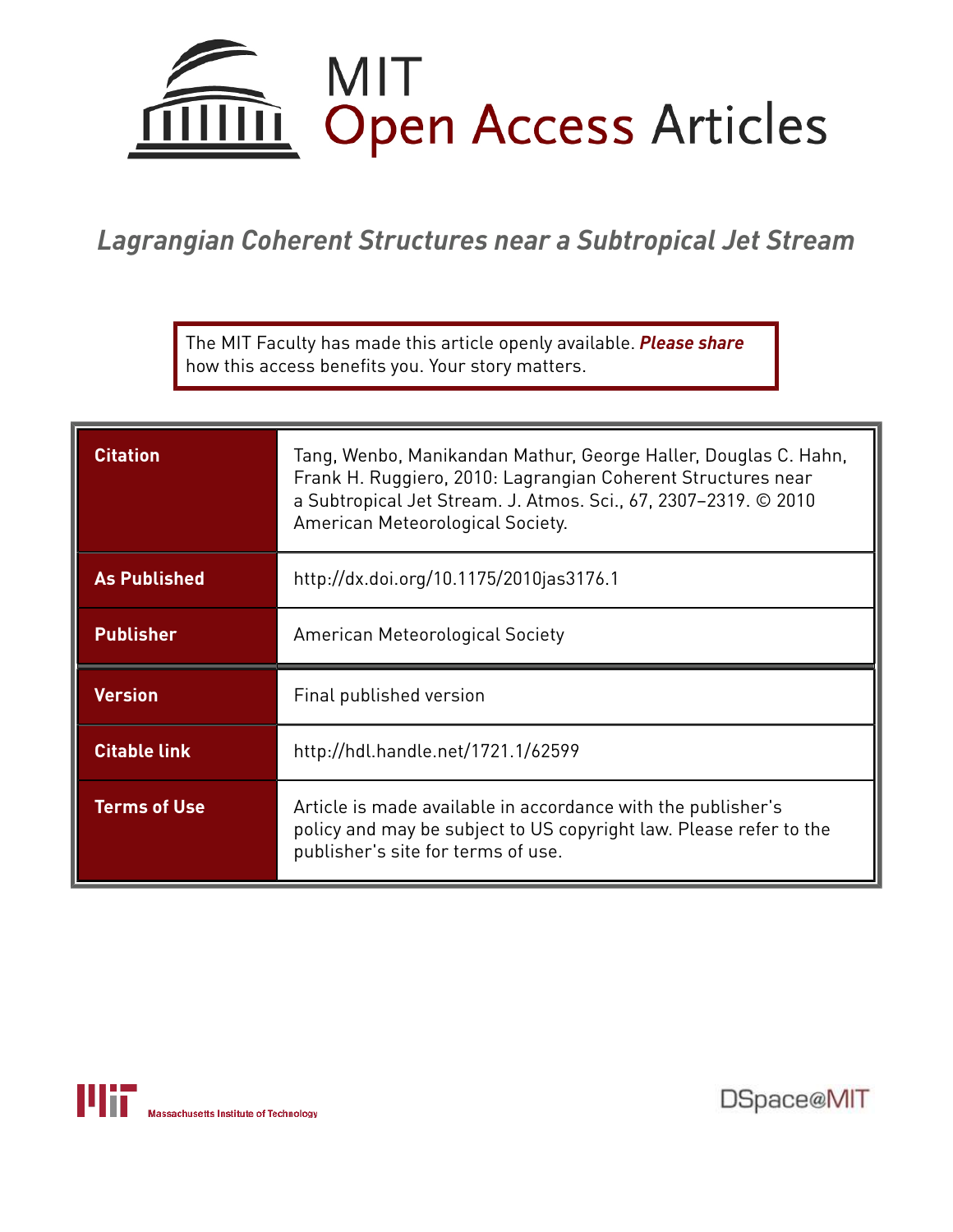# Lagrangian Coherent Structures near a Subtropical Jet Stream

WENBO TANG

*School of Mathematical and Statistical Sciences, Arizona State University, Tempe, Arizona*

MANIKANDAN MATHUR AND GEORGE HALLER\*

*Department of Mechanical Engineering, Massachusetts Institute of Technology, Cambridge, Massachusetts*

DOUGLAS C. HAHN<sup>+</sup> AND FRANK H. RUGGIERO

*Air Force Research Laboratory, Hanscom Air Force Base, Massachusetts*

(Manuscript received 8 April 2009, in final form 8 January 2010)

### ABSTRACT

Direct Lyapunov exponents and stability results are used to extract and distinguish Lagrangian coherent structures (LCS) from a three-dimensional atmospheric dataset generated from the Weather Research and Forecasting (WRF) model. The numerical model is centered at 19.78°N, 155.55°W, initialized from the Global Forecast System for the case of a subtropical jet stream near Hawaii on 12 December 2002. The LCS are identified that appear to create optical and mechanical turbulence, as evidenced by balloon data collected during a measurement campaign near Hawaii.

#### 1. Introduction

In this paper we seek to identify Lagrangian coherent structures (LCS) in a three-dimensional unsteady atmospheric flow field. The wind field was generated by the Weather Research and Forecasting (WRF) model, initialized from the Global Forecast System (GFS). Our objective is to provide a physically objective (i.e., frameindependent) identification of the aerial structures that create mechanical and optical turbulence in this flow.

Coherent structures have been studied extensively in several areas of geophysical fluid dynamics. Galileaninvariant definitions of coherent vortices exist, typically yielding different results when applied to the same flow. For example, Chong et al. (1990) define vortices as regions

E-mail: george.haller@mcgill.ca

DOI: 10.1175/2010JAS3176.1

where velocity gradient admits complex eigenvalues. Alternatively, Jeong and Hussain (1995) use the intermediate eigenvalue of the velocity gradient tensor to identify regions of vortical motion. Andreassen et al. (1998) and Gushchin and Matyushin (2006) use this method to identify vortex formation in breaking internal gravity waves and wake flows behind a sphere. As discussed in Haller (2005), a shortcoming of these coherent structure detection schemes is their dependence on the frame of reference used in the study.

Perhaps the simplest example illustrating this frame dependence is the following. Define a coherent vortex in a two-dimensional flow as a region filled with closed instantaneous streamlines. Such regions will exist in the frame of one observer (e.g., a person standing on a beach) but disappear in a frame attached to another observer (e.g., a person traveling on an airplane). Another example is the well-known Okubo–Weiss criterion (Okubo 1970; Weiss 1991) that identifies a vortex as a region where vorticity exceeds the rate of strain. It is not hard to see that vortices defined in such a fashion may appear or disappear in appropriate rotating frames as the rotation of the frame increases or decreases vorticity. For most geophysical applications, even though the reference frame is attached to the earth, Galilean-invariant

<sup>\*</sup> Current affiliation: Department of Mechanical Engineering, McGill University, Montreal, Quebec, Canada.

<sup>&</sup>lt;sup>+</sup> Current affiliation: Air Force Weather Weapon System, Hanscom Air Force Base, Massachusetts.

*Corresponding author address:* George Haller, Department of Mechanical Engineering, McGill University, Montreal QC H3A 2 K6, Canada.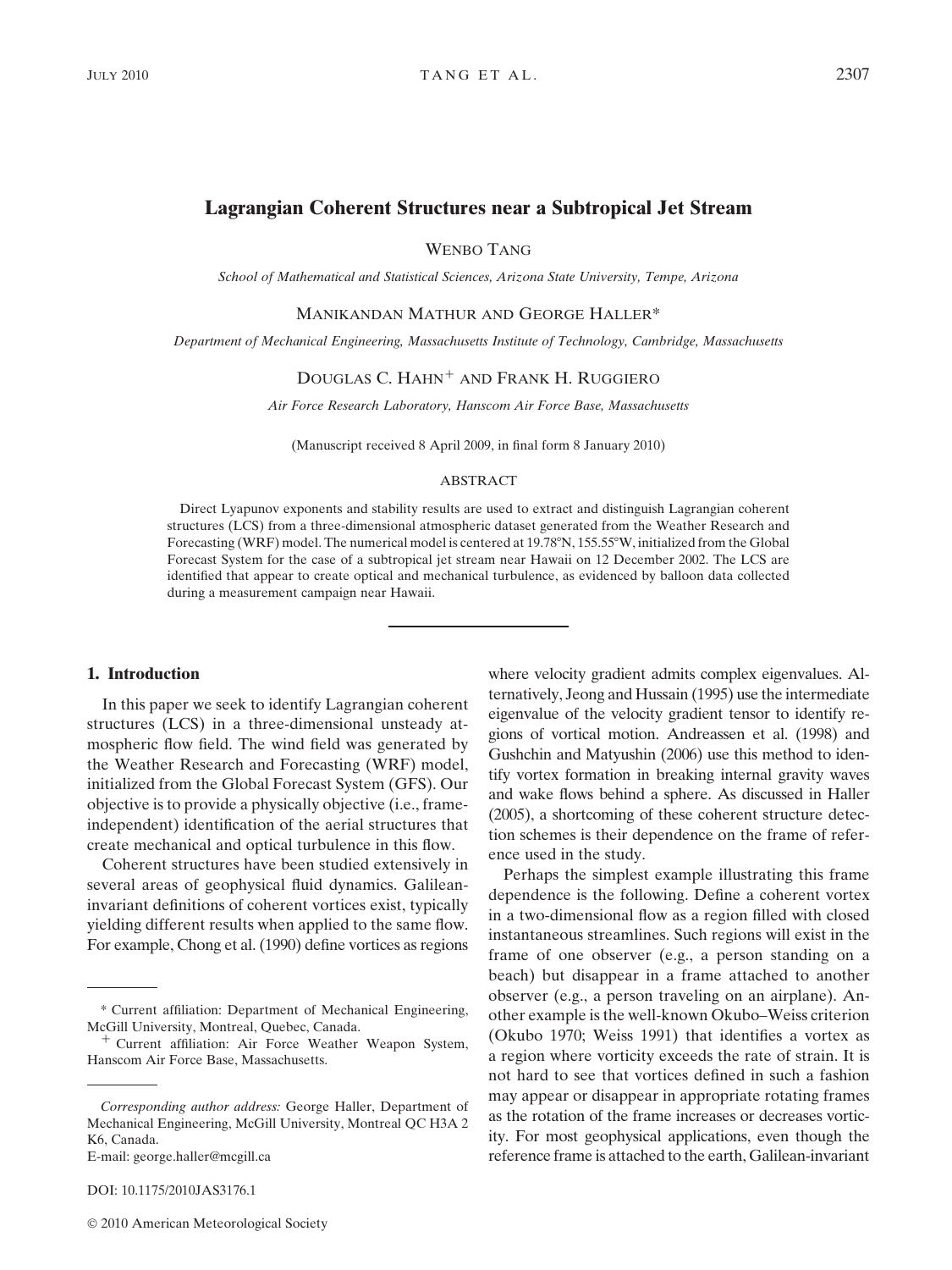criteria mentioned above can still give contradictory results, as shown in Haller (2005) and in section 3 for the particular case studied here, making the selection of these criteria difficult and the results arbitrary. This is because changes of a nonlinear feature in an unsteady flow may be a feature of the frame instead of a feature in the physical flow. To ensure physical objectivity in continuum mechanics, any newly proposed constitutive law or flow quantity must be fully frame independent to be considered intrinsic to the properties of the moving continuum.

For the above reasons, here we select a Lagrangian (i.e., particle-based) approach to coherent structure detection. Because the mathematical tool we use is materialbased, this approach is inherently frame independent. Specifically, we compute the finite-time Lyapunov exponent field associated with the flow directly from the advection of a regular initial grid of infinitesimal particles. Maximal lines/surfaces (ridges) of the resulting direct Lyapunov exponent (DLE) field computed from forwardtime particle trajectories have been shown to mark distinct material surfaces that repel all nearby fluid particles; we therefore refer to such ridges as repelling LCS. Similar ridges obtained from a backward-time DLE analysis mark distinct attracting material surfaces; we refer to such ridges as attracting LCS.

Local maxima of shear also appear as DLE ridges, even though they do not induce exponential separation of particles. To distinguish these shear-type LCS from hyperbolic (i.e., attracting or repelling) LCS, we use stability results from Haller (2002). Shear-type LCS turn out to play an important role in the present flow, as these LCS act as Lagrangian boundaries of a subtropical jet stream.

The dataset we analyze here contains high-resolution three-dimensional numerical weather prediction simulations combined with in situ balloon measurements. This enables us, for the first time, to analyze directly the role of LCS in depicting wind patterns and turbulence. Our goal is to develop a mathematical and numerical tool to accurately extract and distinguish from a velocity dataset the coherent structures that are responsible for different types of clear-air turbulence. Prior studies of coherent structures and its relations to atmospheric turbulence include the interaction of topographically generated gravity waves with upper-level jets (Clark et al. 2000), the generation and breaking of inertia– gravity waves by an upper-level jet (Lane et al. 2004; Koch et al. 2005; Lu and Koch 2008), and the structure of the wake behind isolated obstacles (Hunt and Snyder 1980; Smolarkiewicz and Rotunno 1989; Rotunno and Smolarkiewicz 1991). We use LCS to objectively identify flow organized by the aforementioned coherent motions—they are the actual material structures of the

flow that form the skeleton of turbulence (Mathur et al. 2007).

Beyond comparison with Eulerian coherent vortex identifications, we also compare LCS with standard turbulent diagnosis using the Richardson number. These comparisons provide us with better understandings of the applicability and fidelity of LCS in the objective detection of locations of atmospheric turbulence.

This paper is organized as follows: in section 2 we describe the WRF data used in our analysis; in section 3 the DLE field is computed from velocity data in the WRF and compared with Eulerian flow diagnostics. We also discuss the Lagrangian flow topology based on LCS extracted from DLE. In section 4 we focus on the interior of the jet stream from the case mentioned above and identify the stability type of the structures within the jet, in section 5 we compare the extracted LCS with balloon measurements of turbulence, and in section 6 we summarize our results and present some concluding remarks.

# 2. The WRF data

The atmospheric dataset analyzed here was generated by the WRF modeling system using the Advanced Research WRF (ARW) version 2 dynamics solver core (Skamarock et al. 2005). The model was initialized with global 1° latitude/longitude analysis data from the Global Forecast System, which is run twice daily by the National Centers for Environmental Prediction (NCEP), part of the U.S. National Weather Service (NWS). Mercator projection was used for this forecast.

The ARW-WRF was configured using 81 vertical layers and four horizontally nested grids with an innermost grid resolution of 1.3 km. The model top was limited to an atmospheric pressure of 10 hPa. Forecast data from the third nest, at a resolution of 4 km, was output every time step of the simulation (20 s) for this study. The innermost grid was used to benefit the 4-km domain using two-way feedback from the nests and the third nest is analyzed because of the large file sizes used for Lagrangian integration. The WRF simulation was run for a 24-h forecast beginning at 1200 UTC 11 December 2002. The latter half of the data (between 0000 and 1200 UTC 12 December 2002) was used in our analysis.

Subgrid-scale physical parameterizations of shortwave and longwave radiation, the surface and boundary layer, microphysics, and cumulus convection were used in each WRF model nest except in the innermost nest where the fine grid resolution allowed convection to be explicitly resolved. A subgrid-scale turbulence parameterization was unnecessary since the horizontal grid sizes in all nests were not small enough to require one. As such, we use the Yonsei University (YSU) PBL parameterization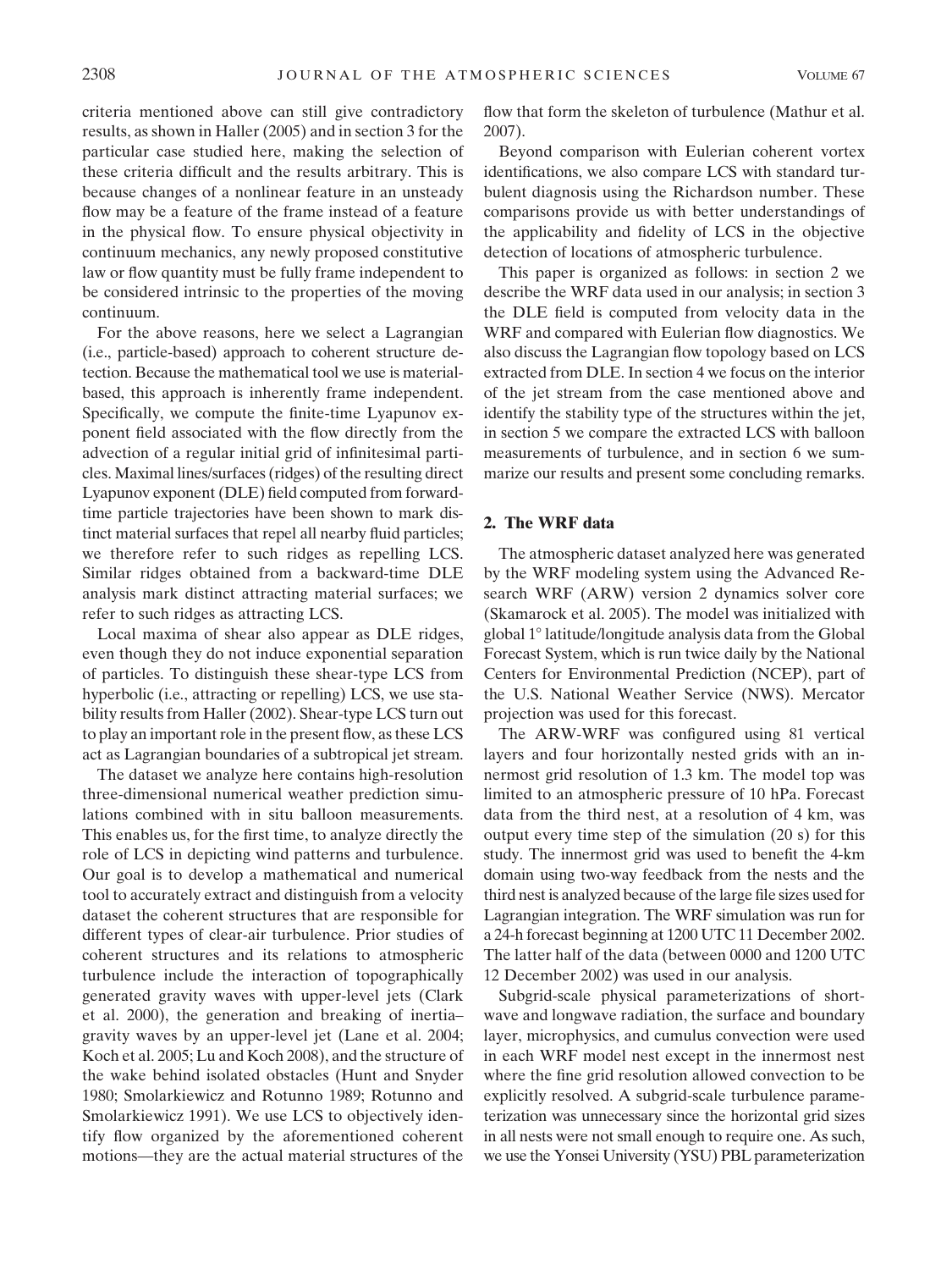

FIG. 1. Comparison between balloon measurements for the thermosonde balloon released at 0657 UTC and model outputs. (a) Zonal (solid curves) and meridional (dashed curves) velocities (m s<sup>-1</sup>). (b) Temperature (K, solid curves, enlarged 3 times to show details) and pressure (hPa, dashed curves). For both panels, the thick curves are model outputs and the thin curves are balloon measurements.

scheme to resolve the vertical subgrid-scale fluxes due to eddy transports. The horizontal eddy viscosity  $\kappa_h$  was determined from the horizontal deformation using a Smagorinsky first-order closure approach. Boundary conditions were imposed on the model grid domains to minimize reflections of internal waves at the boundaries. Diffusive dampening was applied at the top boundary to absorb gravity waves with a damping layer depth of 5 km and a nondimensional damping coefficient of 0.01. Vertical velocity damping was also used to stabilize the forecast. GFS analyses were used to provide boundary conditions for the outermost grid with two-way feedback used for adjacent inner WRF grids.

Figure 1 shows the comparison between the model output and data collected from the thermosonde balloon released at 0657 UTC. In Fig. 1a the horizontal velocities are shown. Except for around  $z = 15$  km, when the model fails to capture a meridional velocity spike, the model outputs capture the horizontal velocity components fairly well. The pressure (hPa) and temperature (K) comparisons are shown in Fig. 1b. Temperature has been enlarged three times to reveal fine details. Again, the model outputs are nearly indistinguishable from the balloon measurements.

## 3. Direct Lyapunov exponents and flow topology

Before introducing the DLE (or finite-time Lyapunov exponent) we first use different Eulerian diagnoses to analyze the model data. Figure 2 shows a comparison between these diagnostics. In Fig. 2a, the Okubo–Weiss criterion (Okubo 1970; Weiss 1991) is shown for the

vertical cut of  $x = 0$  km. Regions in red are identified as vortices and regions in blue are strains. Figure 2b shows the  $\Delta$  criterion described in Chong et al. (1990). Vortex regions and strain regions have the same color as Fig. 2a. There is some resemblance of the structures in Fig. 2b compared to the Okubo–Weiss criterion in Fig. 2a because the Okubo–Weiss criterion is directly used when computing for  $\Delta$ . Figure 2c shows the vortex criterion proposed by Jeong and Hussain (1995). The color scheme for vortex and strain are the same as Figs. 2a,b. The structures are already different from the other criteria. For a detailed discussion of comparisons among these criteria see Haller (2005). Finally in Fig. 2d we show the conventional diagnostic for shear instability—the gradient Richardson number Ri, which is filtered to be between 0 and 1 to highlight unstable regions. It is seen that  $\mathrm{Ri}$  <  $\frac{1}{4}$  only in very limited regions at about  $z = 10$  km. We will see later in this section that those regions correspond to the core of a jet stream, with the presence of Kelvin–Helmholtz (K-H) billows. As seen in this figure, the vortex criteria specifically targeted at identifying coherent structures reveal different results, whereas the conventional criterion—the Richardson number—only indicates instability in isolated regions. We will see that the DLE reveals coherent structures in this flow with more detail, and inherently there is no ambiguity because of the Lagrangian framework we are in.

The DLE computed for an initial position in the flow measures the largest rate of stretching along the trajectory starting from that position. More specifically, let  $v(x, t)$ denote the velocity field associated with the atmospheric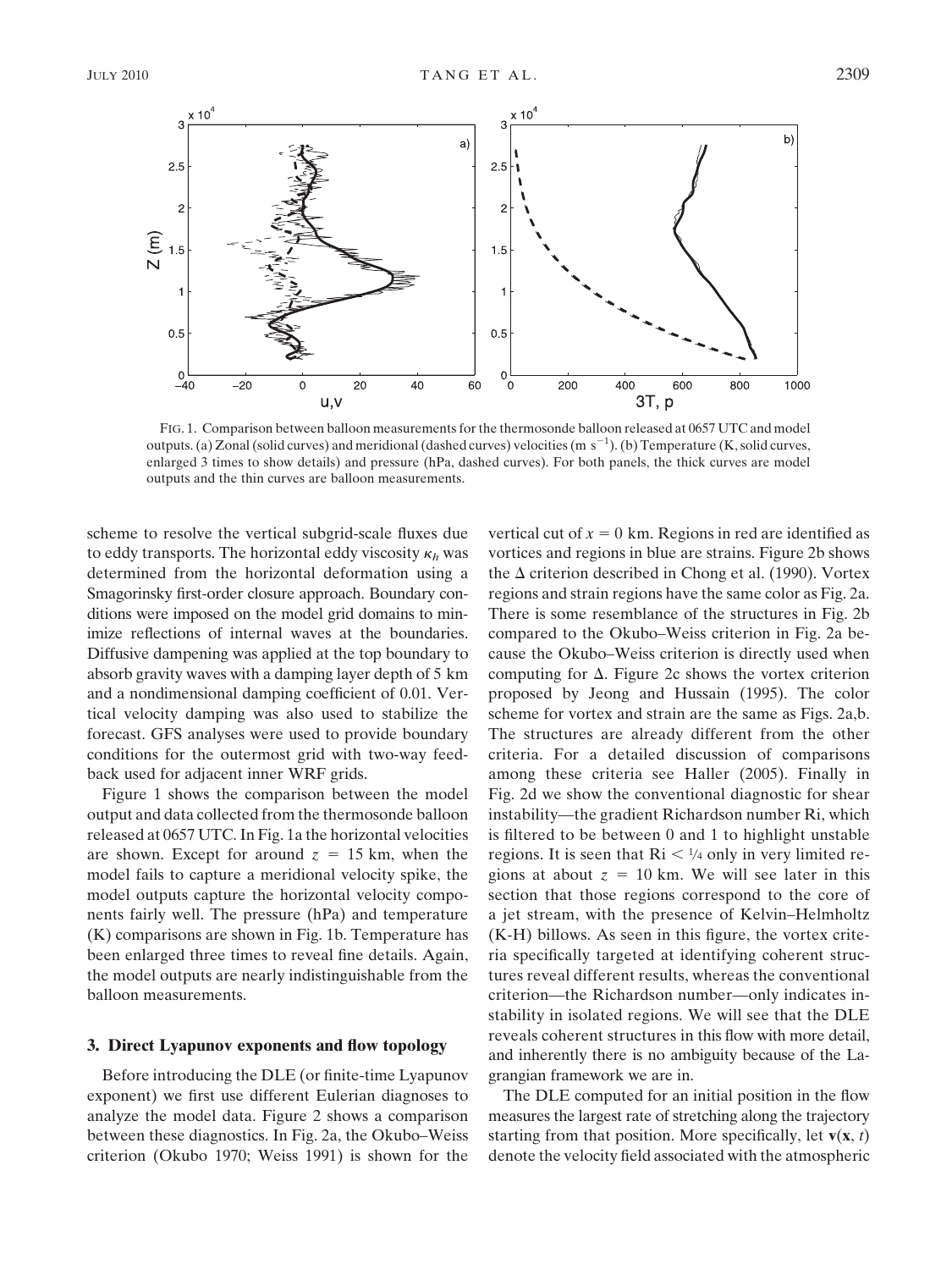

FIG. 2. Comparison between Eulerian coherent structures and traditional diagnostics: (a) Okubo–Weiss criterion, (b)  $\Delta$  criterion by Chong et al. (1990), (c)  $\lambda_2$  criterion by Jeong and Hussain (1995), and (d) gradient Richardson number Ri. In (a)–(c) regions in red indicate vortices and regions in blue indicate strain. In (d), Ri has been filtered to be between 0 and 1 to reveal the most important structures.

flow field. A fluid trajectory  $\mathbf{x}(t)$  starting from  $\mathbf{x}_0$  at time  $t_0$  satisfies the differential equation

$$
\dot{\mathbf{x}}(t) = \mathbf{v}[\mathbf{x}(t), t], \quad \mathbf{x}(t_0) = \mathbf{x}_0.
$$
 (1)

The Cauchy–Green strain tensor field is defined as

$$
\mathbf{M}_{t_0}'(\mathbf{x}_0) = \left[\frac{\partial \mathbf{x}(t; \mathbf{x}_0, t_0)}{\partial \mathbf{x}_0}\right]^{\mathrm{T}} \left[\frac{\partial \mathbf{x}(t; \mathbf{x}_0, t_0)}{\partial \mathbf{x}_0}\right],
$$

where  $\mathbf{x}(t; \mathbf{x}_0, t_0)$  is the time *t* position of the trajectory that starts from  $\mathbf{x}_0$  at time  $t_0$ , and  $\left[\frac{\partial \mathbf{x}}{\partial \mathbf{x}_0}\right]^T$  denotes the transpose of the deformation gradient tensor  $\partial \mathbf{x}/\partial \mathbf{x}_0$ . The DLE field,  $\text{DLE}_{t_0}^t(\mathbf{x}_0)$ , is then defined as the scalar field that associates with each initial position  $x_0$  the maximal rate of stretching along  $\mathbf{x}(t; \mathbf{x}_0, t_0)$ :

$$
\text{DLE}_{t_0}^t(\mathbf{x}_0) = \frac{1}{2(t - t_0)} \log \lambda_{\max}(M),
$$

with  $\lambda_{\text{max}}(M)$  denoting the maximum eigenvalue of M.

As shown in Haller (2001, 2002), ridges of  $\text{DLE}_{t_0}^t(\mathbf{x}_0)$ mark the time  $t_0$  position of material surfaces that repel nearby fluid trajectories at locally the highest rate in the flow over the time interval  $[t_0, t]$ . We call these surfaces repelling Lagrangian coherent structures (repelling LCS). Similarly, for  $t < t_0$ , ridges of  $DLE_{t_0}^t(\mathbf{x}_0)$  mark the time  $t_0$  position of material surfaces that attract nearby trajectories at locally the highest rate in the flow over the time interval [*t*, *t*<sup>0</sup> ]. We call these surfaces attracting LCS. As the base time  $t_0$  is varied, LCS extracted for different  $t_0$  turn out to be advected into one another by the fluid velocity (i.e., DLE ridges are near-material lines; Shadden et al. 2005).

To compute the DLE field described above, we integrate trajectories in a Cartesian coordinate system. To achieve this, we use linear interpolation to change from the pressure coordinate into 85 uniformly spaced grids in height. The top boundary of the domain, of 10 hPa in pressure, corresponds to roughly 30 km in altitude. The horizontal velocities from the spherical coordinate are then mapped onto Cartesian grids using the Mercator projection. The size of the horizontal domain in the Cartesian coordinate is 620 km  $\times$  620 km. Fluid particle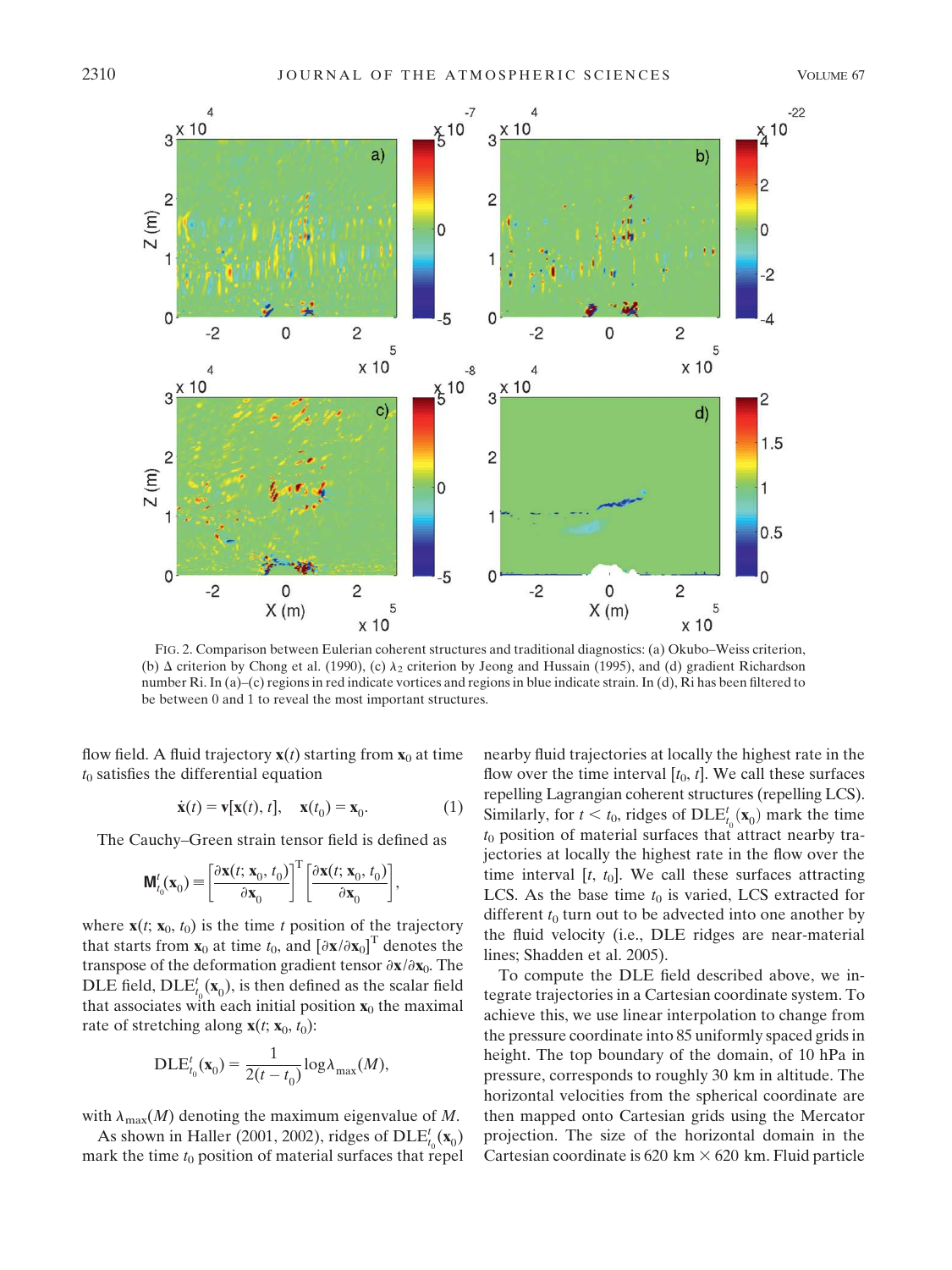

FIG. 3. The horizontal velocity  $|v_H|$  at 0530 UTC. Large velocity is marked in red, indicating a jet stream aloft around  $z = 12$  km. (a) Three-dimensional view similar to Fig. 4. Contour legend is the velocity (m s<sup>-1</sup>). (b) Vertical section at  $x = 0$  km. Contour legend is as in Fig. 3a.

trajectory integration is then performed by solving Eq. (1) using a fourth-order Runge–Kutta scheme with linear interpolation in time and space.

Since velocity is unspecified outside the model domain, we choose to stop advecting fluid particles once they reach the boundaries of the domain. To minimize the impact of this procedure on the extracted LCS, we choose the time of integration so that most fluid particles stay within the domain. Specifically, we select  $T = t - t_0 =$ 4 h, that is, roughly 80% of the time that the fastestmoving fluid particles inside the jet stream will travel across the computational domain. As a result, about 20% of the trajectories inside and most trajectories outside the jet stream are unaffected by the artificial boundary condition we impose. With this integration time, every DLE field comprises 720 frames of instantaneous velocity information. This choice of integration time also allows for a 4-h time window from the 12-h dataset within which we can study the evolution of the extracted structures in both forward and backward time.

We focus on a window of analysis between 0500 and 0800 UTC since it corresponds to the flight time of the first two balloons during the measurement campaign. Comparisons between the LCS extracted in this section and campaign measurements will be given later.

Figure 3 shows the location of the jet stream in the domain of interest. An isosurface of the horizontal velocity at 32 m  $s^{-1}$  has been plotted in Fig. 3a along with a streamwise transection of this field at  $y = 0$  km (constant latitude plane at  $19.78^{\circ}$ N). Figure 3b shows the spanwise transection at  $x = 0$  km (constant longitude plane at  $155.55^{\circ}$ W). The jet stream is bounded roughly between  $z = 6$  km and  $z = 17$  km, as its thickness changes with horizontal coordinates. There are some fine structures in the center of the jet above the islands and the intensity of the jet diminishes toward the left (north).

Figure 4 shows the forward-time and backward-time DLE fields at base time  $t_0 = 0530$  UTC, when the first balloon reaches the jet stream. The *x* and *y* coordinates correspond to the zonal and meridional directions in a spherical coordinate system, respectively. For visual convenience, we have chosen a viewing angle from the east-northeast of the domain, so that the jet stream runs from the back to the front toward the reader's left.

The LCS are shown as locally maximum isosurfaces in the DLE fields. We also plot the color contours on one vertical slice of the three-dimensional domain to aid the interpretation of the structures. The unit for the color contours in these plots is  $min^{-1}$ ; regions in red denote high values of DLE corresponding to constant DLE values of  $0.019$  min<sup>-1</sup> and the vertical slice corresponds to a constant latitude plane at 19.78°N, or the  $y = 0$  km plane in our coordinate (positive *x* points east and positive *y* points north).

The LCS in Fig. 4 can be divided into three primary regions based on altitudes. The first (and dominant) region is the subtropical jet stream whose core is roughly between  $z = 10$  km and  $z = 15$  km. The second region is above the jet dominated by gravity waves. The third region is below the jet dominated by the east-northeast trade flow.

## *a. Jet stream region*

The jet stream structure is bounded by two big layers of large DLE (in both forward and backward time), revealed by the isosurfaces, corresponding to the upper and lower jet boundaries. Large separation of fluid particles corresponds to the strong shear created from the interaction between the jet and ambient flows above and below.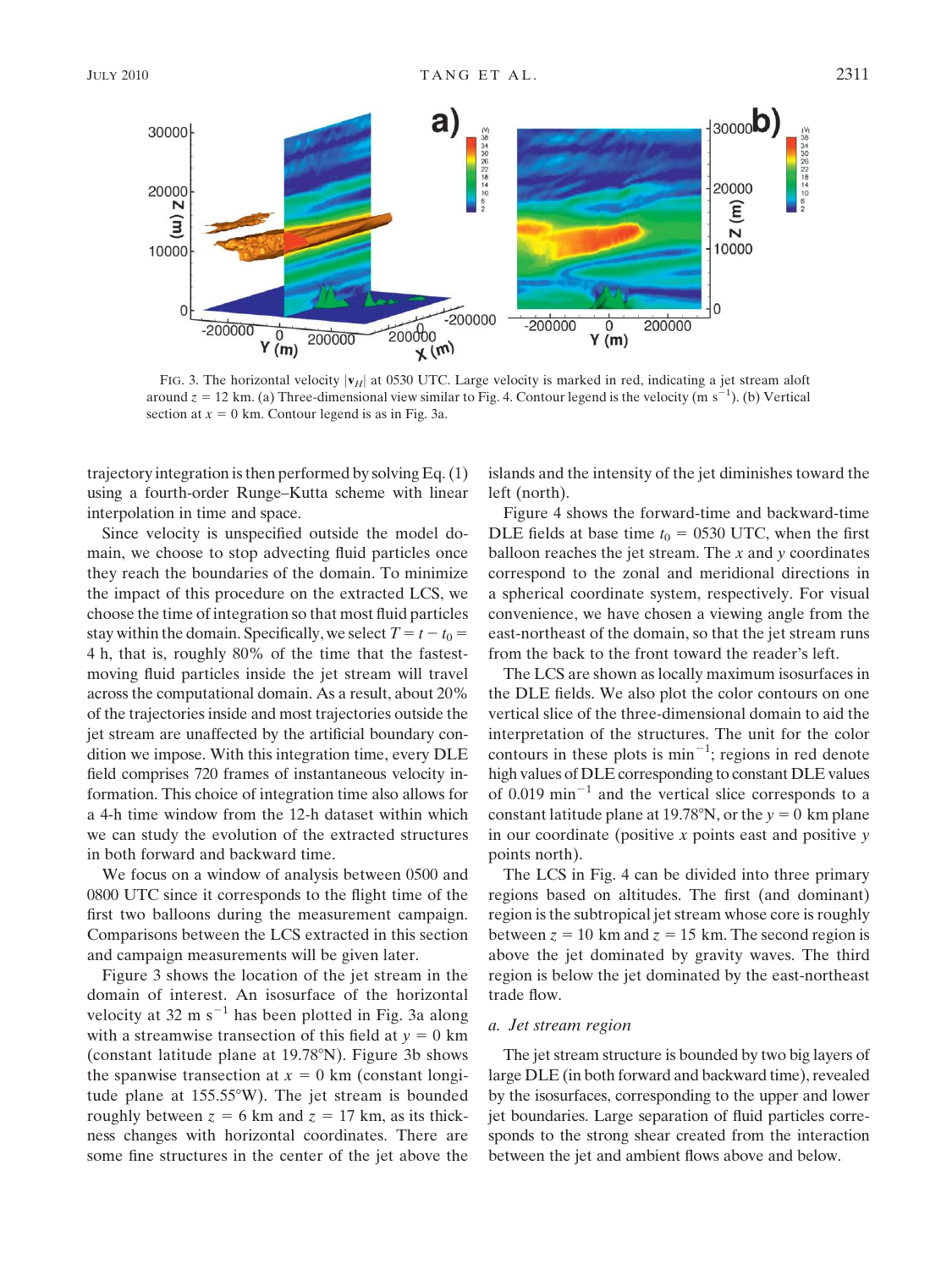

FIG. 4. Depictions of the DLE fields at 0530 UTC corresponding to the plot shown in Fig. 3a. (a) The forward-time DLEs (DLEF) depicting regions of large forward-time particle separation, corresponding to repelling structures and strong shear. (b) The backward-time DLEs (DLEB) depicting regions of large backward-time particle separation, corresponding to attracting structures and strong shear. Large values of DLE are colored in red; lower values are indicated by blue. The unit in the legend for the color contours is  $min^{-1}$ . The vertical plane corresponds to a constant latitude slice at 19.78°N.

Inside the jet stream, we also observe some fine LCS aligned with the jet, at around  $z = 12$  km. In Fig. 4a, these structures appear to be in the upstream end of the jet, whereas in Fig. 4b they appear at the downstream end (or ''upstream'' end in backward time). Figure 5 reveals the inner structures with more clarity. Figure 5a shows the horizontal cut of the forward-time DLE field at  $z = 12$  km, whereas Fig. 5b shows the vertical cut of the same DLE field at  $x = 0$  km—a transection of the jet stream. The two black lines in these figures indicate the intersection of the two planes. The fine structures inside the jet stream appear to be a series of six ridges in the color contour in the upper half of Fig. 5a. The ridges are

roughly 25 km apart from each other and hence are true flow features resolved by the numerical model.

In Fig. 5b, we find that the transection of the fine structures appear to be an array of S-shaped objects packed in the jet core. These objects are outlined by the black curves in the figure. As we show in the next section, these structures correspond to the boundaries of a series of vortex rolls (K-H billows due to shear instability) above Hawaii, indicating that the jet is bounded, between  $z = 6$  km and  $z = 17$  km, with DLE, encapsulating the inner structures seen in the figure. In fact, the fine structures in the jet core of Fig. 3b also show these K-H billows, but LCS reveal them with higher



FIG. 5. Horizontal and vertical cuts of the DLEF at 0530 UTC. The same cuts are shown in Fig. 4a for the fine structures inside the jet stream. (a) Horizontal cut at  $z = 12$  km. (b) Vertical section at  $x = 0$  km. The S-shaped structures are highlighted by the series of black curves. They arise from shear instability between velocity vectors in the jet core and at the base of the gravity wave region. Contour legend is as in Fig. 4a.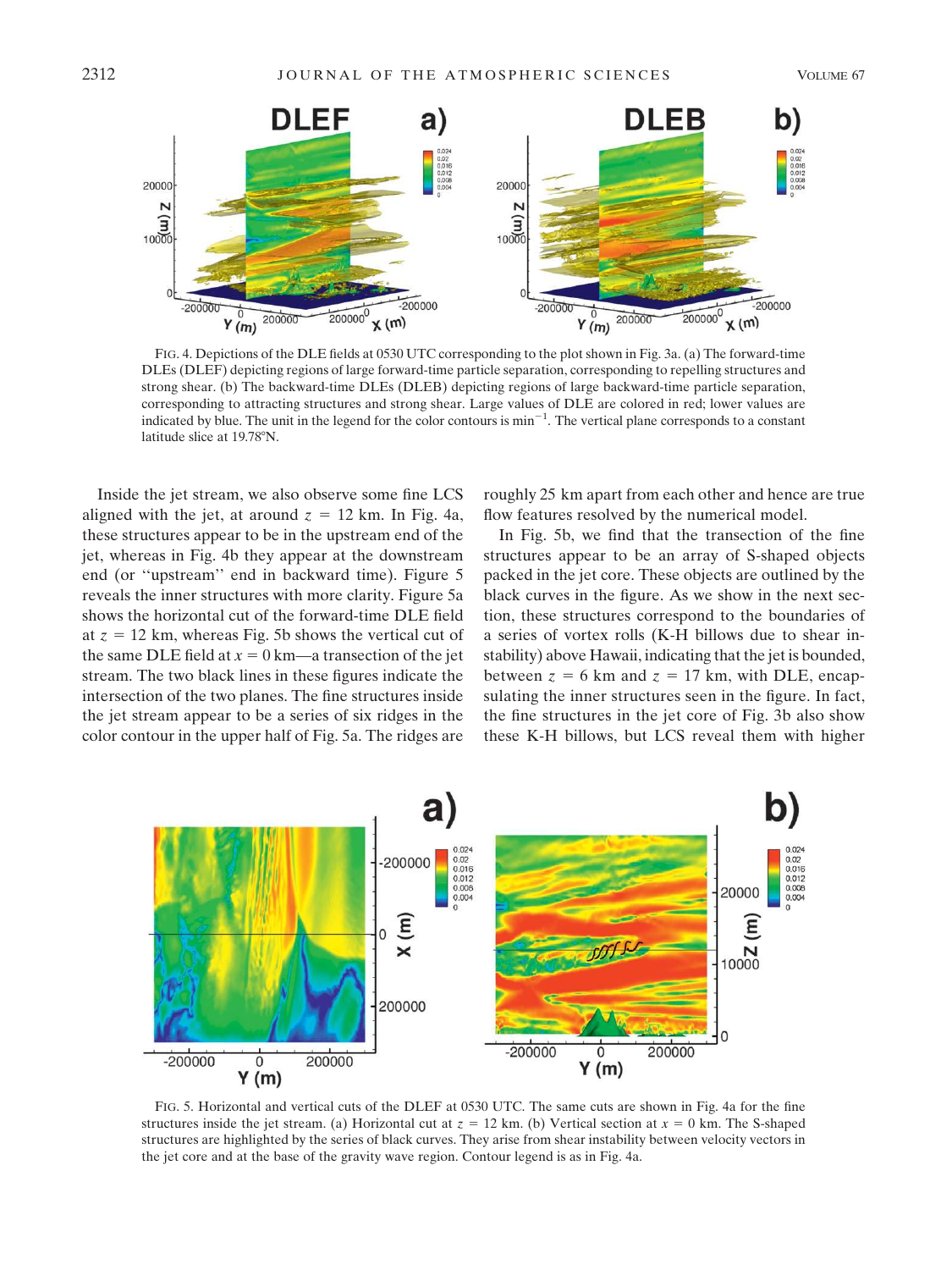clarity. At lower latitudes (toward the left of the jet core in Fig. 5b), the structures inside the jet stream spread out from vortex rolls to more complicated structures. From the horizontal velocity plot in Fig. 3b, we also see that the intensity of the jet stream is diminished toward the left. We note that the highlighted regions inside the jet are the most unstable regions in the jet core, whereas the quieter regions see less relative motion of air particles hence less mixing and turbulence.

### *b. Region above the jet*

Above the upper jet boundary, we enter the second main region of flow behavior. As shown in McHugh et al. (2008), the tropopause is around  $z = 17$  km, above which density stratification become much stronger. With increasing height, the wind direction changes significantly from the zonal jet into a helical flow. In fact the big red layer above the green jet core in Fig. 5b depicts this strong directional wind shear—fluid particle trajectories starting inside the green jet core region is advected zonally, whereas trajectories starting immediately above the jet core inside the red upper boundary region are caught with the helical flow and separate far away from their neighbors, leaving the red signature in the DLE field. The helical flow structure starting from the upper jet boundary corresponds to a region of gravity waves triggered by the jet stream, with smaller DLE values due to less nonlinearity. The gravity wave structure is better revealed with a plot of potential temperature anomalies (not shown). Although DLE values here are not large, we can still infer the gravity wave structure from Fig. 5b the peaks and troughs of the DLE field reveal the orientation of the waves. Indeed, the strong directional shear at the base of this helical flow may be conducive to the generation of the K-H billows in the jet core as well. Prior studies (Clark et al. 2000; Lane et al. 2004; Koch et al. 2005; Lu and Koch 2008) indicate that jet–gravity wave interactions are prone to production of clear-air turbulence. Here the LCS reveal material structures that experience the strongest nonlinear motion in this region likely candidates for clear-air turbulence.

#### *c. Region below the jet*

The third main region is below the lower jet boundary, where the east-northeast trade flow dominates. A turbulent wake induced by the trade flow over and around Hawaii is captured by the DLE field. Lane et al. (2006); Porter et al. (2007) discuss wake structures of atmospheric flows in these regions. In Fig. 6, we show the corresponding structures by isosurfaces of the forwardtime DLE field at 0.185  $\text{min}^{-1}$  and a horizontal slice at  $z = 700$  m, corresponding roughly to the 925-hPa level.



FIG. 6. A horizontal cut of the DLEF at  $z = 700$  m and isosurfaces of 0.185  $\text{min}^{-1}$  showing a wake in the lee of the Big Island. This is due to the trade flow coming from the east-northeast passing over island topography. Notice that the vertical scale has been enlarged in this plot.

Vertical structures in the wake are seen from the isosurfaces. Away from the islands, we also see some high values of the forward-time DLE in the horizontal cut. Large DLE values are due to high nonlinearity of the trajectories, signaling chaotic flow behavior within the boundary layer. Note that the vertical coordinate has been stretched as compared to other figures in order to enhance the structures.

We have also computed the DLE fields at 0730 UTC (not shown in this section). The coherent structures revealed by those DLE computations show only small variations from those in Fig. 4. We will discuss them in the context of evolution of structures and comparison with balloon measurements in the next two sections.

In the following section, we give a detailed analysis of the most influential LCS and their evolution within the jet stream. Analysis of LCS in other regions can be carried out in the same manner.

# 4. Extraction and classification of Lagrangian coherent structures

DLE ridges highlight intense separation of fluid particle trajectories; such separation may be the result of exponential instability (hyperbolic LCS) or strong shear (parabolic LCS). To differentiate between hyperbolic and parabolic LCS, we will use the LCS stability results proved in Haller (2001).

### *a. Numerical extraction of LCS*

To locate LCS as DLE ridges, we use the secondderivative ridge definition described in Shadden et al. (2005) and Lekien et al. (2007) and require that 1) the normal of the ridge must be parallel to the local DLE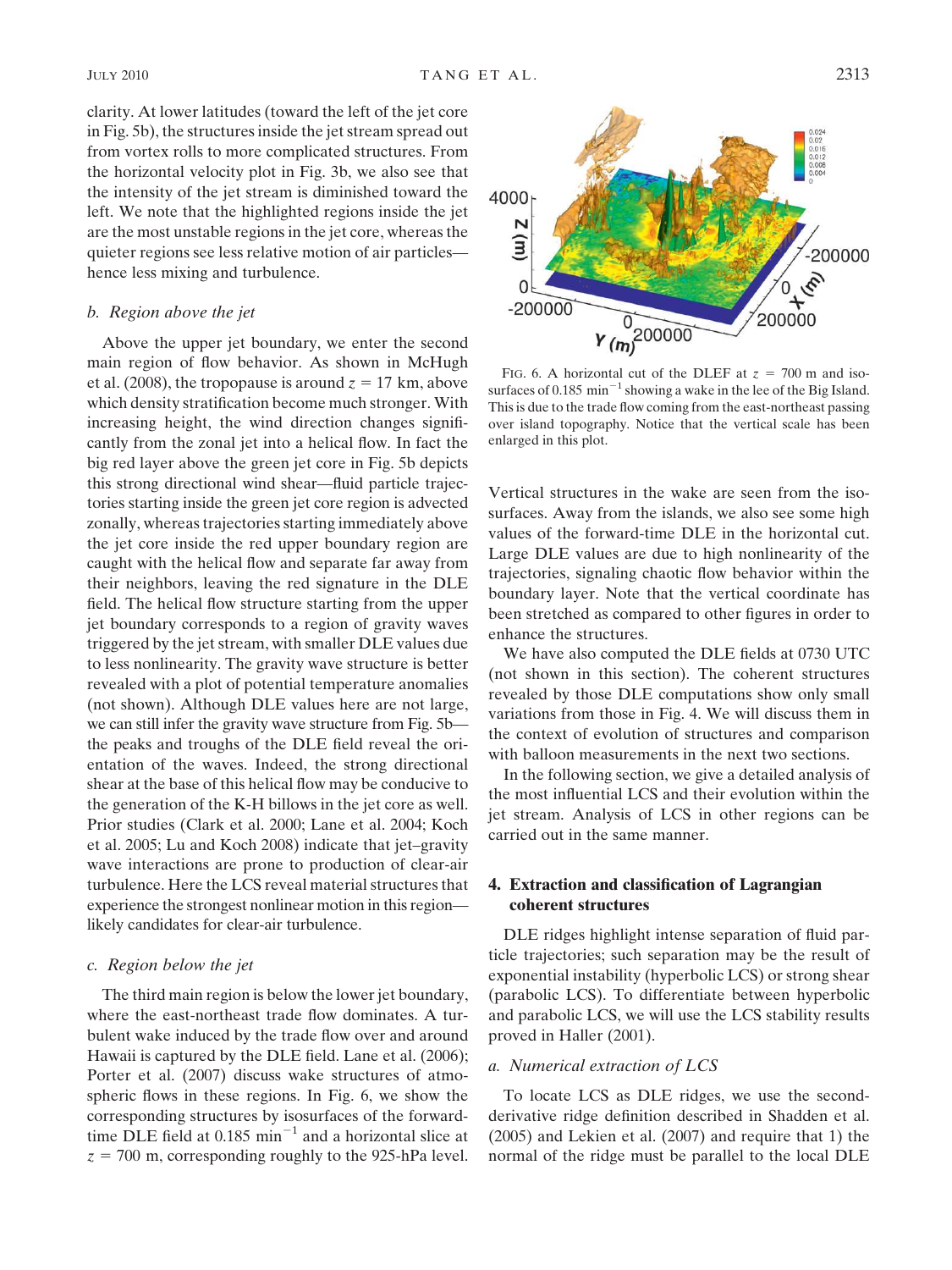

FIG. 7. (a) Illustration of a 2D ridge extraction. The gradient vector and the eigenvector associated with the negative eigenvalue of the second-derivative matrix are orthogonal on the ridge. Black trajectories with small arrows indicate fluid particle motion near an LCS in different coherent types. (b) Ridge extraction near a vortex roll at 0200 UTC. The color contour is the DLEF; the red spheres lie along the ridges of this field. The ''R'' shape is highlighted by the black curves.

gradient and 2) the second-order derivative of the DLE along the ridge must have at least one negative eigenvalue.

Since the DLE gradient along a ridge is parallel to the ridge, ridges can be, in principle, extracted as the zero isocontour/surface of the product of the eigenvector associated with the minimum (negative) eigenvalue from the second-derivative matrix and the DLE gradient (Shadden et al. 2006). This approach, however, is only effective for well-pronounced and connected ridges, neither of which is the case for our dataset.

Instead, we extract DLE ridges in a manner analogous to the technique employed by Mathur et al. (2007) for two-dimensional flows. In particular, we advect a set of tracers under the DLE gradient field. The initial conditions are considered to be close to the ridge if the product of the gradient and the eigenvector associated with the negative eigenvalue is close to zero. Once this is satisfied, tracers are further advected toward the ridge under the eigenvector field (corresponding to the negative eigenvalue). In this fashion we avoid moving initial conditions toward summits along the ridges so ridge extraction is more efficient. To avoid extracting saddle points that have steeper valleys than ridges, we further require that the "ridgeness" (i.e., the minimal eigenvalue) be greater in magnitude than the ''valleyness'' (i.e., the maximal eigenvalue).

In Fig. 7a we illustrate the idea of ridge extraction for a 2D scalar field. The ridgeline (black line) is the maximal line that separates flow (initial conditions) into different basins. Locally on the ridgeline, the gradient vector is along the ridge, and the requirement of a negative eigenvalue of the second-derivative matrix ensures that the scalar is at its maximum in the direction that is perpendicular to the ridge. The eigenvector associated with this negative eigenvalue is perpendicular to the ridge, so we arrive at the two conditions listed above.

The black trajectories with arrows in Fig. 7a are reserved for discussion in the next subsection.

As a result of this procedure, Fig. 7b shows DLE ridges represented as surfaces of accumulated tracers where the above-stated ridge criteria are met.

The color contour in Fig. 7b refers to the forward-time DLE field. The extracted LCS are represented by the red spheres embedded in the plot. In this subdomain, we see one complete vortex roll in the jet core. The vortex roll structure is outlined as an ''R'' shape by the ridge surfaces, connecting to neighboring vortices through openings at the bottom. As we show in Fig. 8, these ridge surfaces organize the entrainment and detrainment of fluid blobs near the vortex center at around  $y = 68$  km and  $z = 12.6$  km.

### *b. Classification of LCS*

To classify the extracted LCS as hyperbolic or parabolic, we compute the strain rate normal and tangential to the ridge surfaces. The instantaneous strain rate normal to a ridge is given by

$$
S_{\perp} = \mathbf{n}^{\mathrm{T}} \mathbf{S} \mathbf{n},\tag{2}
$$

where **n** is the unit normal vector on the ridge (essentially the eigenvector associated with the negative eigenvalue of the second-derivative matrix) and  $\mathbf{S} = [\nabla \mathbf{v} + \nabla \mathbf{v}^T]/2$  is the instantaneous rate of strain tensor at the base time. We also define the two tangential strains,

$$
S_{\parallel 1} = \mathbf{e}_1^{\mathrm{T}} \mathbf{S} \mathbf{e}_1, \quad S_{\parallel 2} = \mathbf{e}_2^{\mathrm{T}} \mathbf{S} \mathbf{e}_2,\tag{3}
$$

where  $e_1$  and  $e_2$  are the directions of minimal and maximal rate of strain tangent to the ridge surface. (Thus, if we extend in Fig. 7a the ridgeline to a surface that is perpendicular to the plane shown, then the two tangent vectors  $e_1$  and  $e_2$  would lie on this surface.)

As shown in Haller (2001), a ridge of the forward-time DLE field is a hyperbolic LCS if  $S_{\perp} > S_{\parallel 2}$  and  $S_{\perp} > 0$  hold at each point of the ridge for each time. Likewise, a ridge of the backward-time DLE field is hyperbolic if  $S_{\perp} < S_{\parallel 1}$  and  $S_{\perp}$  < 0 hold at each point of the ridge for each time. Ridges that do not satisfy the above conditions are classified as parabolic (i.e., of shear type).In Fig. 7a, trajectories arising from hyperbolic- and parabolic-type structures are also shown as black curves with arrows. For trajectories starting on either side of the ridge, if the ridge is repelling and hence  $S_{\perp} > S_{\parallel}$ , trajectories diverge away from the ridge (the two curved trajectories), whereas if the ridge is a shear such that  $S_{\perp} < S_{\parallel}$ , the trajectories stay parallel but move with different speed (the two straight trajectories).

Figure 8 shows the evolution of five fluid blobs (the black cubes) along with the LCS. The release locations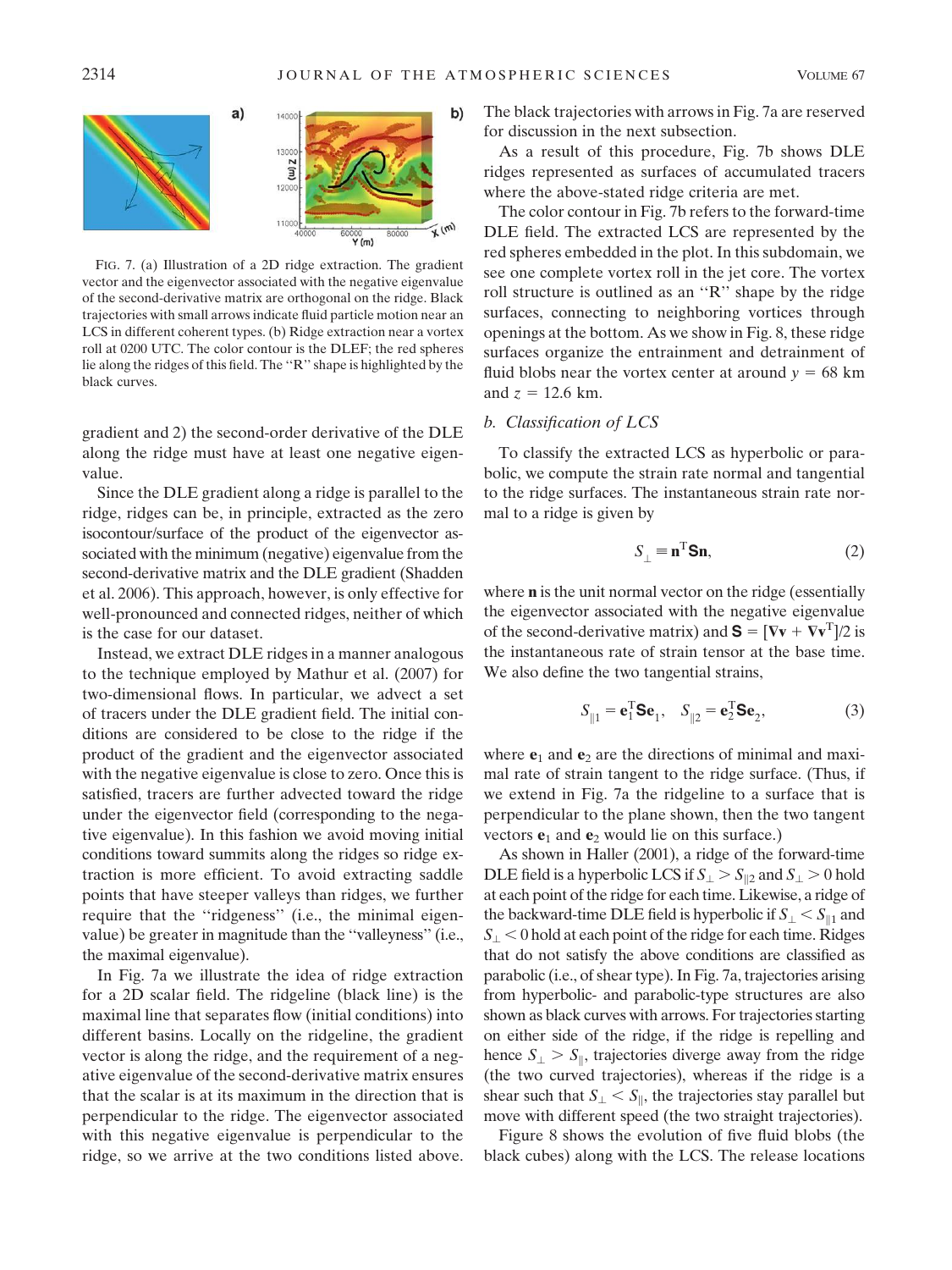

FIG. 8. Evolution of five fluid blobs (black cubes) released at several regions of notable DLE features. (a) Original location and associated LCS at 0200 UTC. (b) Later position of fluid blobs and associated LCS at 0300 UTC. The repelling LCS are marked by small red spheres and the attracting LCS are marked by small blue spheres.

are indicated in Fig. 8a, at 0200 UTC, together with the repelling (marked as red spheres) and attracting (marked as blue spheres) structures. As the fluid blobs evolve in time with the LCS, the LCS will attract/repel trajectories, which results in the stretching and folding of these blobs (Fig. 8b). We examine the hyperbolicity criterion described above by comparing with the evolution of these five fluid blobs.

The five fluid blobs are placed at strategic locations. One blob is placed at the vortex center, and four additional blobs are placed in several different regions of interest. The top blob is placed in a hyperbolic core outside of the roll vortex; the center left blob is placed across a repelling surface such that part of it is inside the vortex core; the bottom blob is placed directly below the center blob, at the opening in the DLE field that connects the neighboring vortex; and the center right blob is located in a region where no ridge was extracted based on the algorithm but a weak ridge should be present based on observations in Fig. 7b.

As shown in Fig. 8b, the top, center left, and bottom blobs are all attracted to the blue attracting surfaces, confirming their hyperbolicity [which was independently predicted using Eqs. (2) and (3)]. These attracting surfaces in the roll vortex create specific routes where fluid particles are entrained into the center. At the same time, the red surfaces push these fluid blobs away.

The blob placed at the vortex core indicates that the vortex center is approached as a weak hyperbolic core, itself rotating rapidly. (Notice the slight stretching and strong tilting of the center blob as compared to the other fluid blobs which experience strong stretching and less tilting.) Finally, as we observe from blob deformation in the zonal direction (not shown), all hyperbolic cores experience slight stretching, indicating weak hyperbolicity along the hyperbolic core lines.

# 5. LCS and atmospheric turbulence: Comparison with balloon measurements

Here we seek to analyze the role of the LCS we found in actual mechanical and optical turbulence observed in situ balloon measurements. Out of the three balloon soundings available on 12 December 2002, only the first two fall in the window of our analysis because of the choice of integration time. The two balloons were released at 0457 and 0657 UTC, both reached the jet stream in about 30 min, and broke at  $z \approx 30$  km in about 1 h. Since the evolution of the LCS took place on a much longer time scale compared to the ascending of the balloons, we use the LCS extracted at 0530 and 0730 UTC to represent the Lagrangian topology of the flow over the duration of the balloon flights.

The balloons were released from Bradshaw Army Field (19.47°N, 155.33°W), at an elevation of 1886 m. The soundings record pressure, temperature, relative humidity, and the horizontal wind speed and direction at 2-s intervals. Altitude and ascent rate are computed from the pressure, temperature, and humidity time series. The mean horizontal temperature difference across a horizontal distance of 1 m is also measured and is converted to the refractive index structure constant  $C_n^2$ using the local temperature and pressure (Jumper and Beland 2000), which indicates the level of optical turbulence present in the atmosphere. Optical turbulence is caused by mechanical turbulence in the presence of a temperature gradient. Turbulence within a stratified flow can homogenize temperature in the center of the turbulence, reducing optical turbulence, but also increase temperature gradients on the edges of the mechanical turbulence, enhancing the optical turbulence. The gradient Richardson number Ri can also be estimated based on the in situ balloon data. We look to interpret LCS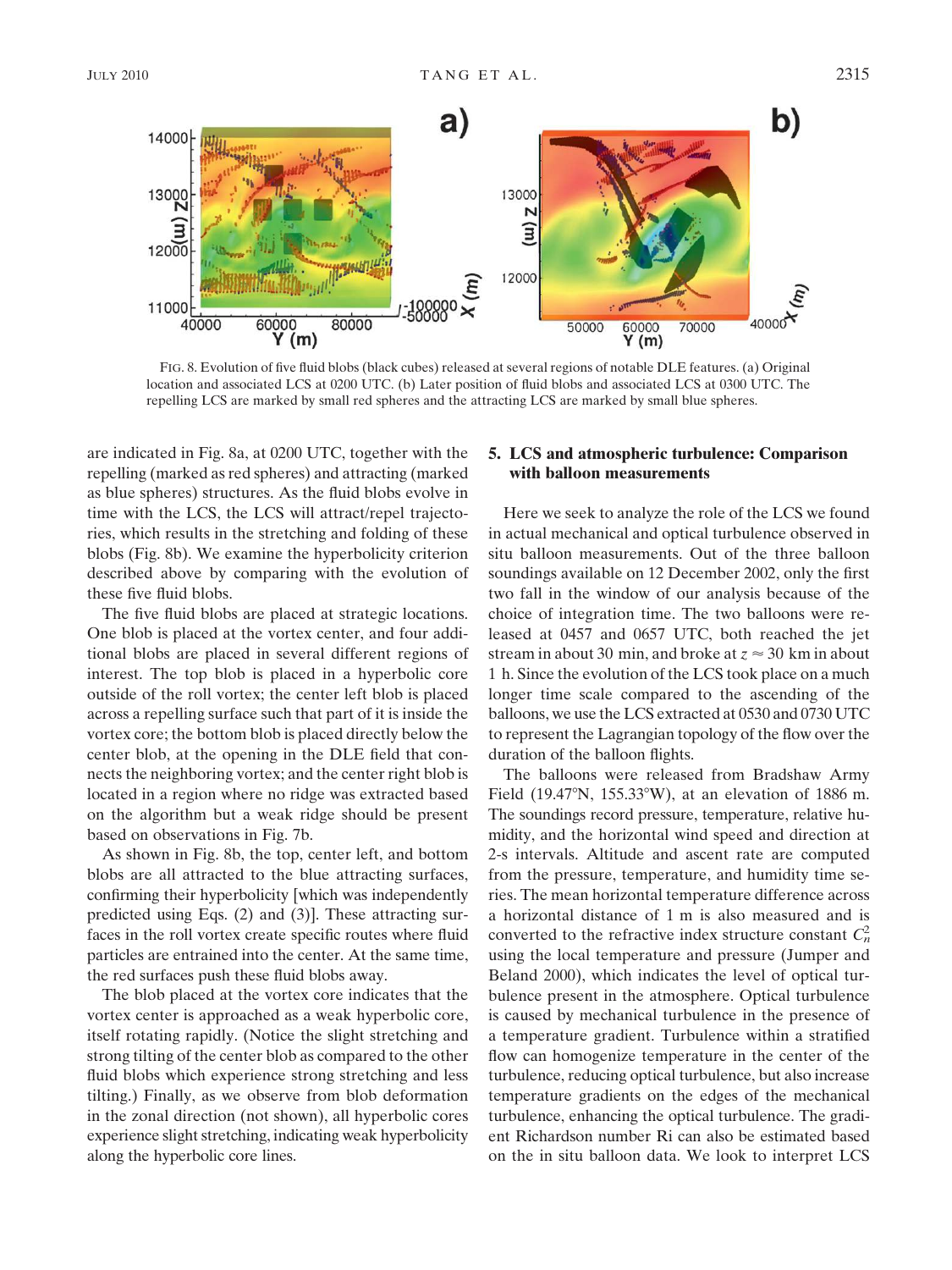

FIG. 9. Comparison between the DLEF field and data collected on thermosonde balloon soundings. (a) First balloon released at 0457 UTC; (b) second balloon released at 0657 UTC. Balloon trajectories are shown in black solid lines, above the topography. The green lines show the refractive index structure constant  $C_n^2$  (m<sup>-2/3</sup>, plotted in log scale). The thin black curves on the right show the gradient Richardson number Ri. The vertical lines indicate locations where Ri = 0. Left of this line we expect convective instability; right of this line, with  $0 < Ri$  , we expect shear instability. Notice the coincidence of the largest  $C_n^2$  spikes with DLE edges and of small Ri with layers of large DLE.

based on their relation with  $C_n^2$ , Ri estimates, and balloon vertical velocity. The first shows how LCS is related to observed optical turbulence; the second shows how LCS is related to observed mechanical turbulence (indicated by shear instability), and the third shows how LCS is related to the helical gravity waves.

Figure 9 gives such comparisons for  $C_n^2$  and Ri for the first two balloon flights. The black solid lines originated from the Big Island are balloon trajectories deduced from the wind measurements and computed altitude. The evolution of these two balloons indicates that they almost ascend vertically below and above the jet, whereas inside the jet core they are carried toward the east by the jet stream. LCS and in situ measurements should be compared along the balloon trajectories.

The green lines in Fig. 9 represent the refractive index structure constant  $C_n^2$  constructed from balloon measurements shown in log scale; large spikes in  $C_n^2$  indicate regions of strong optical turbulence. As we see from Fig. 9, the strongest  $C_n^2$  spikes coincide with the LCS bounding the jet (the black line segments are reference lines of  $C_n^2$  spikes at the location of the balloon trajectory), indicating that the air in the two jet boundaries is homogenized by mechanical turbulence, creating sharp thermal boundaries that house the optical turbulence layers. We also observe smaller spikes of  $C_n^2$  pointing to the boundaries of smaller DLE regions in the jet core (the K-H billows). The black curves on the right of Figs. 9a and 9b, on the other hand, are the estimates of Ri from balloon measurements (filtered to be between  $-0.1$  and 1): regions where  $0 < Ri < 1$  indicate shear instability, regions where  $\mathrm{Ri}$  < 0 indicate convective instability, and regions where  $\mathrm{Ri} > 1$  guarantee stability (Miles 1986). The vertical lines in Fig. 9 indicate  $\text{Ri} = 0$  ( $\text{Ri} < 0$  to the left of this

line), which separates the two types of instability regions. Stability regions where  $\mathrm{Ri} > 1$  is also easily seen from the filtering. We observe layers of shear instability in the jet boundary regions and some convective instability regions in the jet core, confirming the strong turbulent motion in these regions bounded by the  $C_n^2$  spikes.

All this suggests that large DLE regions (hyperbolic or parabolic) are the footprints of mechanical turbulence near the jet stream, whereas edges of these regions mark layers of optical turbulence. In particular, mechanical turbulence associated with the overturning of fluid particles in the K-H billows is hyperbolic, whereas mechanical turbulence associated with large wind shear is parabolic. From the one-point balloon measurements, one may draw a false conclusion that the whole layer at the particular altitudes with large  $C_n^2$ spikes is filled with optical turbulence, whereas by observing Figs. 4 and 5b, the height of these thin layers of optical turbulence could very well be variable with the edges of the LCS (i.e., LCS gives a more precise disclosure of the organizing centers of coherent turbulent motions).

Each of the three balloon flights on 12 December 2002 captured three vertical velocity spikes near the tropopause. As observed in McHugh et al. (2008), these velocity spikes correspond to mountain gravity wave peaks and are associated with vertical directional wind shear (the top two velocity anomalies have sudden horizontal wind shifts and hence strong directional wind shear; the lower one has a gradual horizontal wind shift and hence weak directional wind shear). The authors also argued that the WRF does not mimic the large vertical velocities associated with waves because of the damping upper boundary condition imposed.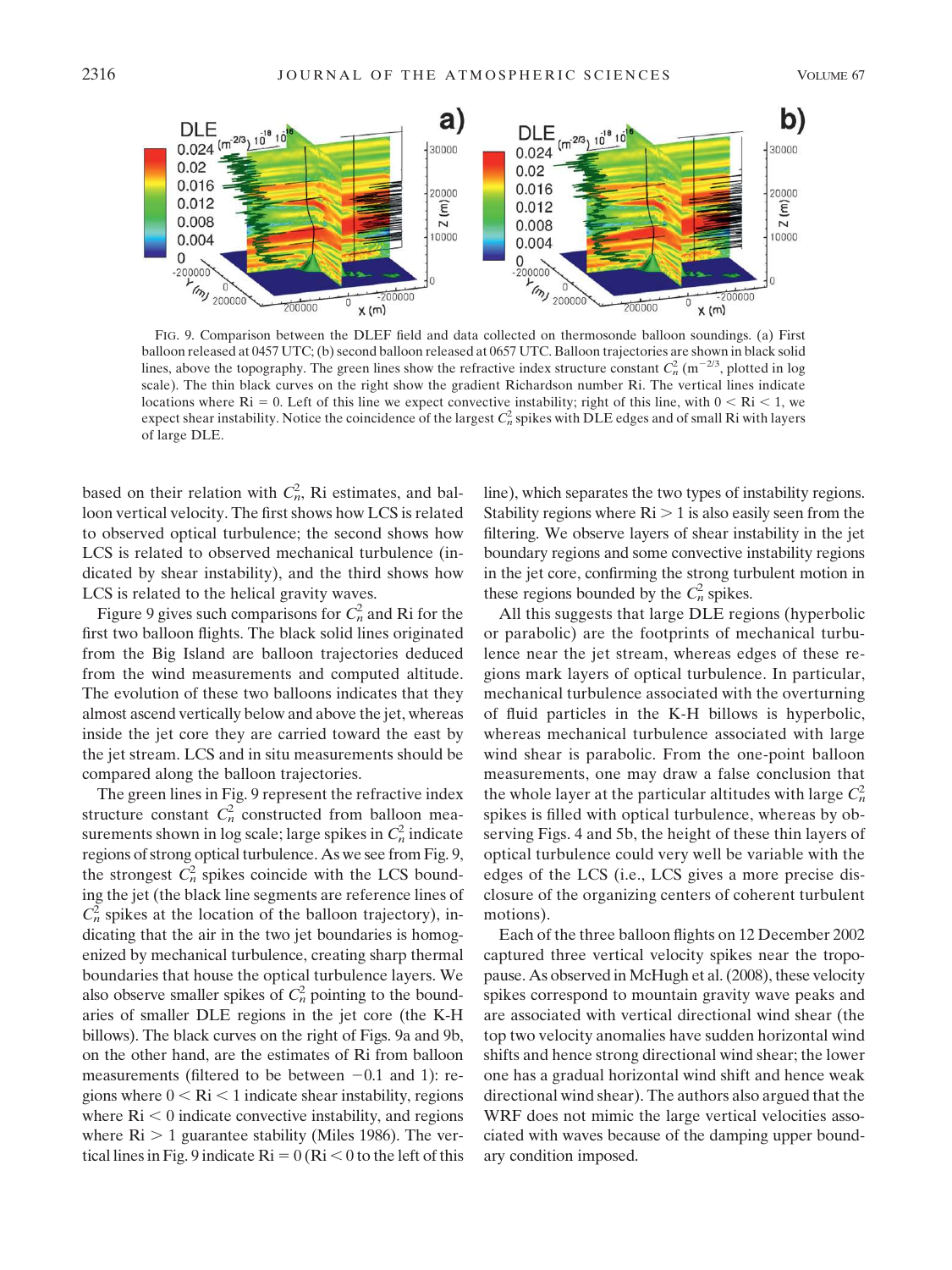

FIG. 10. Large ascent rates in balloon altitudes and the forward-time DLE field. (a) First balloon released at 0457 UTC; (b) second balloon released at 0657 UTC. The black solid lines are the balloon trajectories, and the location of large ascent rates are marked with black spheres. The color contours show the DLEF field on two vertical slices that are close to the balloon trajectories.

The large vertical ascent rates are likely due to instabilities associated with directional wind shear (Endlich 1964; Mahalov et al. 2008). Comparisons with DLE based on the WRF data (Fig. 10) show that although vertical velocity is hindered by the upper boundary condition in the WRF, sudden wind shifts are captured by LCS. Figure 10 shows enlargements of the region where the balloons are experiencing large vertical motions (between  $z = 14$  km and 20 km).

For the given resolution of the balloon measurements, we observe four vertical velocity anomalies in each flight. The middle two anomalies are close together during the first flight and the lower two during the second flight. The vertical slices correspond to  $x = 40$  km and  $y =$ 4 km, close to the balloon trajectories shown in black solid lines. The locations of the large ascent rates experienced by the balloons are shown as black spheres. In both plots, we see three layers of large LCS, and all large ascent rates that the balloons have experienced happen in these layers. By observing the evolution of fluid blobs starting from these layers (not shown), we find a shift in wind direction that leads to large horizontal stretching of the released fluid blobs. Therefore, although the WRF velocity does not directly produce large vertical velocities at locations of large ascent rates, our DLE analysis does reveal the presence of LCS at those locations because of directional shear.

We do not specifically extract DLE ridges from the subdomains shown in Fig. 10, as the balloon measurements are at a much finer resolution than the WRF velocity field. However, Fig. 10 does suggest that large ascent rates, or peaks in gravity waves, are marked by the red DLE layers. The location of the largest wind shift, corresponding to the ridges within the red vertical layers in Fig. 10, should be primary candidates for clear air turbulence as induced by gravity waves because they are the material structures that experience the most unstable motions.

#### 6. Conclusions

In this paper we have identified Lagrangian coherent structures (LCS) from a direct Lyapunov exponent (DLE) analysis of a three-dimensional atmospheric flow near a subtropical jet stream. The wind field was generated by the Weather Research and Forecasting (WRF) model between 0000 and 1200 UTC 12 December 2002 over Hawaii.

The objective of our study was to identify coherent structures responsible for optical and mechanical turbulence in an objective (frame independent) way. We find that frame independence is achieved by the Lagrangian methodology. As such, we know the location of different coherent structures in the model data. Beyond frame independence, we also find that resolution of fine detail is an advantage of DLE analysis. Indeed, the structures we have identified are significantly richer in detail than is suggested by the horizontal wind plot (Fig. 3). A further advantage of our approach is sharp edge detection, which makes automated structure monitoring algorithms applied to the wind field more effective.

With regard to the particular flow analyzed, our main finding is that the subtropical jet is bounded by two parabolic (shear-type) LCS that are responsible for the creation of optical turbulence. This conclusion is based on a direct comparison of the LCS locations with the highest peaks of the refractive index structure constant  $C_n^2$  available from in situ balloon measurements.

We observe that regions of high values of DLE in the simulation results are coincident with the observed spikes in the balloon ascent data, indicating that neighborhoods of the parabolic LCS are the likeliest candidates for structures that cause shear instability in this model flow.

We have also found that the interior of the subtropical jet is filled with smaller-scale hyperbolic (saddle-type) LCS that create mixing and hence also cause mechanical turbulence. These hyperbolic structures embrace a series of roll vortices, causing entrainment and detrainment in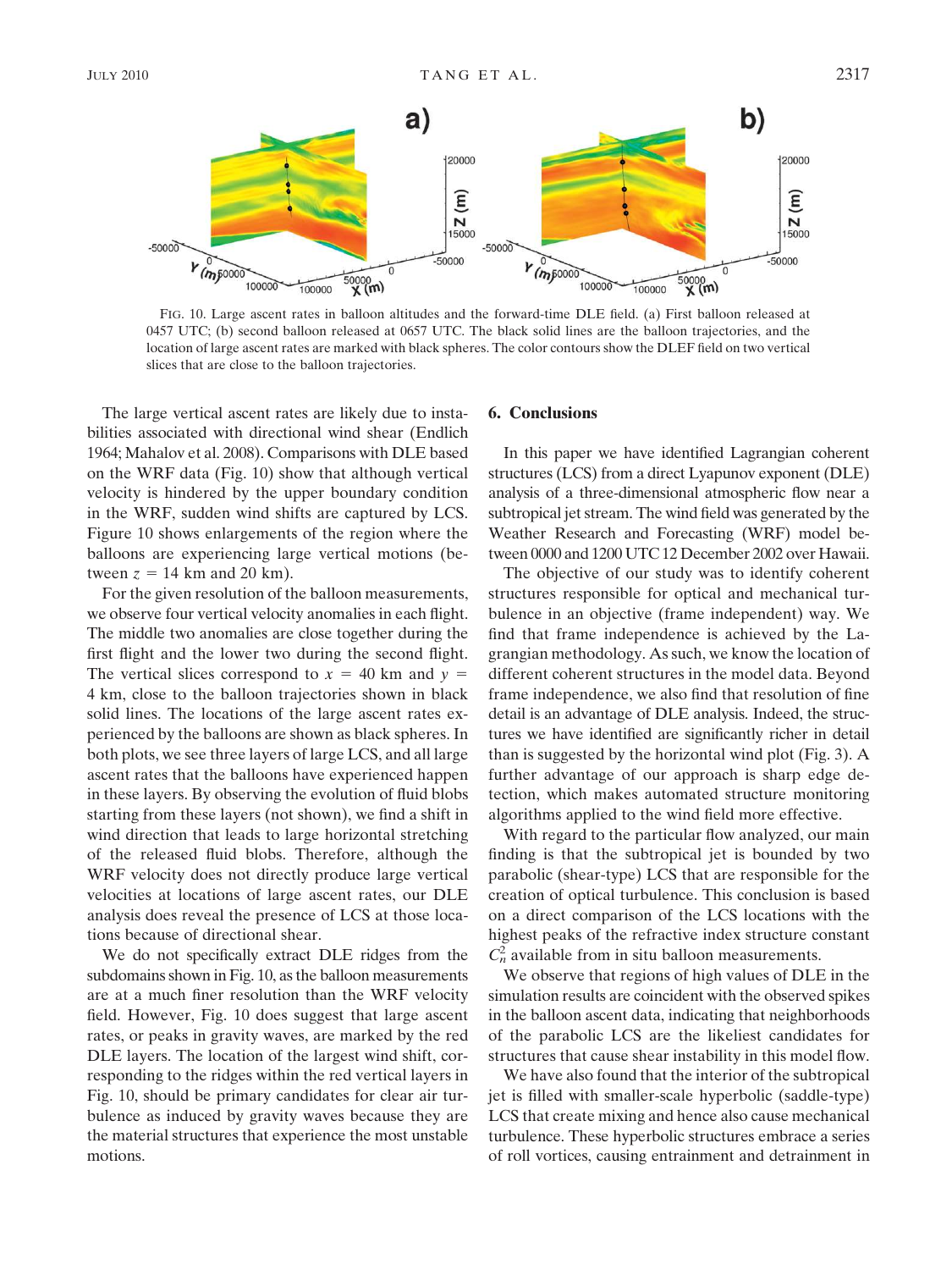and out of these vortices. It is well known from previous simulations on K-H instabilities (Fritts et al. 1996) that in an environment with inhomogeneous temperature, such as the flow near a jet stream, mechanical turbulence homogenizes temperature in the interior and creates sharp temperature gradients near the jet boundaries. As a result, the jet stream is bounded by layers of optical turbulence. Optical turbulence is absent if the temperature is homogeneous. In our application of LCS, the exact structures of K-H instability as well as the directional shear bounding the jet stream are revealed, thereby outlining the turbulent landscape of the interaction among different physical processes (skeletons of turbulence).

Recently, some finer-resolution simulations of the jet stream studied here have become available (Joseph et al. 2004; Mahalov et al. 2006). An adaptive grid is used and fine resolution down to several meters is achieved in the jet stream and the clear air turbulence layers. We are planning a DLE analysis of this more recent data to study the fine structures in the clear air turbulence layers and the jet core regions. The objective will be to understand how the inner structure of the jet core contributes to the creation of turbulence patches near the tropopause.

We believe that DLE methods are ideal for feature detection in time-dependent atmospheric flows such as the one considered in this paper. A limitation of the approach is, however, its reliance on well-resolved velocity data. An onboard DLE analysis performed on an aircraft would have, at best, two-dimensional line-of-sight velocity scans obtained from a lidar. A challenging direction of research is the construction of LCS from such limited information. We are currently studying different lidar scanning patterns, some of which appear to provide the required amount of detail for early detection of the LCS responsible for clear-air turbulence.

*Acknowledgments.* We would like to acknowledge the support by the AFOSR Grant (FA9550-06-1-0101). WT also acknowledges the support by the AFOSR Grant (FA9550-08-1-0055). We are grateful to George Jumper, Owen Coté, John Roadcap, Alex Mahalov, and John McHugh for helpful discussions. We also thank anonymous reviewers from Hanscom AFB and the *Journal of the Atmospheric Sciences* for helpful comments and suggestions.

#### REFERENCES

- Andreassen, O., P. O. Hvidsten, D. C. Fritts, and S. Arendt, 1998: Vorticity dynamics in a breaking internal gravity wave. Part 1. Initial instability evolution. *J. Fluid Mech.,* 367, 27–46.
- Chong, M. S., A. E. Perry, and B. J. Cantwell, 1990: A general classification of three-dimensional flow field. *Phys. Fluids,* 2A, 765–777.
- Clark, T. L., W. D. Hall, R. M. Kerr, D. Middleton, L. Radke, F. M. Ralph, P. J. Neiman, and D. Levinson, 2000: Origins of aircraft-damaging clear-air turbulence during the 9 December 1992 Colorado downslope windstorm: Numerical simulations and comparison with observations. *J. Atmos. Sci.,* 57, 1105–1131.
- Endlich, R. M., 1964: The mesoscale structures of some regions of clear-air turbulence. *J. Appl. Meteor.,* 3, 261–276.
- Fritts, D. C., T. L. Palmer, O. Andreassen, and I. Lie, 1996: Evolution and breakdown of Kelvin–Helmholtz billows in stratified compressible flows. Part I: Comparison of two- and threedimensional flows. *J. Atmos. Sci.,* 53, 3173–3191.
- Gushchin, V. A., and R. V. Matyushin, 2006: Vortex formation mechanisms in the wake behind a sphere for  $200 < Re < 380$ . *Fluid Dyn.,* 41, 795–809.
- Haller, G., 2001: Distinguished material surfaces and coherent structures in three-dimensional fluid flows. *Physica D,* 149, 248–277.
- ——, 2002: Lagrangian coherent structures from approximate velocity data. *Phys. Fluids,* 14, 1851–1861.
- ——, 2005: An objective definition of a vortex. *J. Fluid Mech.,* 525,  $1 - 26$ .
- Hunt, J. C. R., and W. H. Snyder, 1980: Experiments on stably and neutrally stratified flow over a model three-dimensional hill. *J. Fluid Mech.,* 96, 671–704.
- Jeong, J., and F. Hussain, 1995: On the identification of a vortex. *J. Fluid Mech.,* 285, 69–94.
- Joseph, B., A. Mahalov, B. Nicolaenko, and K. Tse, 2004: Variability of turbulence and its outer scales in a model tropopause jet. *J. Atmos. Sci.,* 61, 621–643.
- Jumper, G. Y., and R. R. Beland, 2000: Progress in the understanding and modeling of atmospheric optical turbulence. *Proc. 31st AIAA Plasma Dynamics and Laser Conf.,* Denver, CO, AIAA, 1–9.
- Koch, S. E., and Coauthors, 2005: Turbulence and gravity waves within an upper-level front. *J. Atmos. Sci.,* 62, 3885–3908.
- Lane, T. P., J. D. Doyle, R. Plougonven, M. A. Shapiro, and R. D. Sharman, 2004: Observations and numerical simulations of inertia–gravity waves and shearing instabilities in the vicinity of a jet stream. *J. Atmos. Sci.,* 61, 2692–2706.
- ——, R. D. Sharman, R. G. Frehlich, and J. M. Brown, 2006: Numerical simulations of the wake of Kauai. *J. Appl. Meteor. Climatol.,* 45, 1313–1331.
- Lekien, F., S. C. Shadden, and J. E. Marsden, 2007: Lagrangian coherent structures in *n*-dimensional systems. *J. Math. Phys.,* 48, 065404, doi:10.1063/1.2740025.
- Lu, C., and S. E. Koch, 2008: Interaction of upper-tropospheric turbulence and gravity waves as obtained from spectral and structure function analyses. *J. Atmos. Sci.,* 65, 2676–2690.
- Mahalov, A., M. Moustaoui, and B. Nicholaenko, 2006: Characterization of stratospheric Clear Air Turbulence (CAT) for Air Force platforms. *Proc. HPCMP Users Group Conf.,* Denver, CO, IEEE, 288–295.
- -, and  $\frac{1}{2008}$ : Three-dimensional instabilities in nonparallel shear stratified flows. *Kinet. Relat. Models,* 2, 215–229.
- Mathur, M., G. Haller, T. Peacock, J. E. Ruppert-Felsot, and H. L. Swinney, 2007: Uncovering the Lagrangian skeleton of turbulence.*Phys. Rev. Lett.,* 98, 144502, doi:10.1103/PhysRevLett. 98.144502.
- McHugh, J. P., I. Dors, G. Y. Jumper, J. R. Roadcap, E. A. Murphy, and D. C. Hahn, 2008: Large variations in balloon ascent rate over Hawaii. *J. Geophys. Res.,* 113, D15123, doi:10.1029/ 2007JD009458.